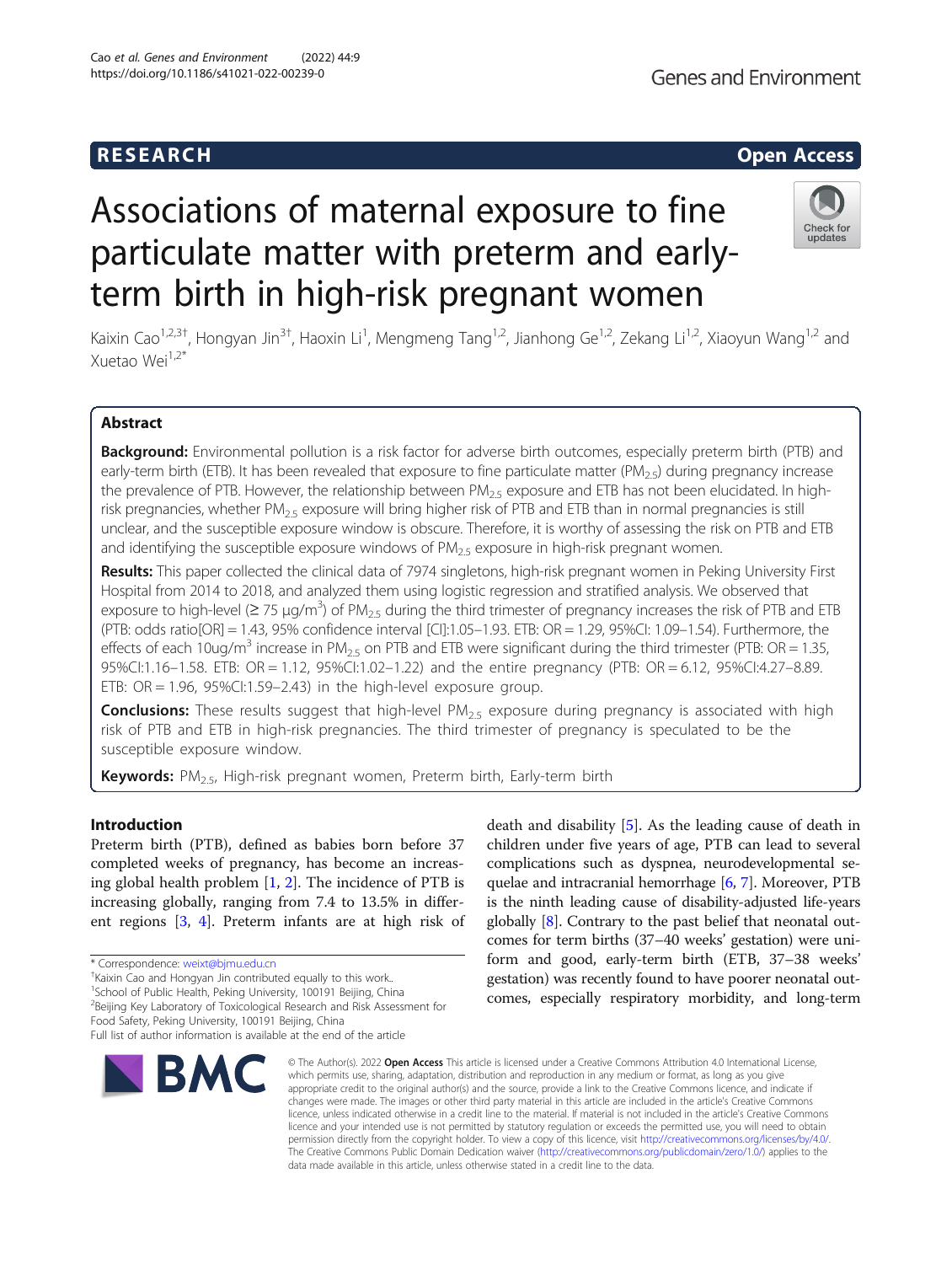health outcomes such as educational outcomes, than fullterm birth (39–40 weeks' gestation)  $[9-15]$  $[9-15]$  $[9-15]$ .

PTB and ETB are multi-factorial processes, and the causation of spontaneous preterm delivery remains unidentified in up to half of all cases [\[16,](#page-6-0) [17\]](#page-6-0). The WHO reported that environmental factors represent 6% of the causation of adverse pregnancy outcomes [\[18\]](#page-6-0). Due to the updated satellite and monitoring data, air pollutants, especially  $PM_{2.5}$ , have drawn much more attention in recent years. Current studies have not reached a consensus on the relationship between  $PM_{2.5}$  exposure and PTB. Some epidemiological studies observed a significant positive association between  $PM_{2.5}$  exposure and PTB in different areas where the average  $PM_{2.5}$  concentration range from 10 to 70  $\mu$ g/m<sup>3</sup> [[19](#page-6-0)–[29](#page-7-0)], however, others do not [\[30](#page-7-0)–[32\]](#page-7-0). Moreover, only one research conducted in China has explored the association between  $PM_{2.5}$  and ETB (hazard ratio = 1.09 for each 10  $\mu$ g/m<sup>3</sup> increase in  $PM_{2.5}$  over the entire pregnancy, 95%CI: 1.09–1.10) [[28\]](#page-7-0).

High-risk pregnant women refer to those who are prone to high blood pressure, diabetes, fetal malformations, miscarriage, premature delivery and other risks during pregnancy. Exposure to PM2.5 in high-risk pregnant women may promote preterm birth and have a greater impact on adverse pregnancy outcomes through interaction with risk factors compared with healthy mothers. A growing body of studies has explored the association between maternal exposure to  $PM_{2.5}$  and PTB in China [\[33](#page-7-0)–[35\]](#page-7-0). However, these researches were conducted in a relatively healthy population and seldom adjusted potential confounders like maternal medical conditions.

Our study was designed to focus on the high-risk pregnant women in Beijing during 2014–2018. Meanwhile, the detailed high-risk factors of each subject were collected. The effects of  $PM_{2.5}$  exposure on PTB and ETB were evaluated, and sensitive periods of  $PM_{2.5}$  exposure were explored.

#### Methods

#### Study population

The study population for this study was the mothers have been diagnosed as high-risk individuals during pregnancy according to Beijing Risk Assessment Form of Pregnancy in Peking University, First Hospital. Based on the Hospital's maternal high-risk database, 9250 women who conceived and delivered between Jan 1st, 2014 to Dec 31st, 2018 were eligible for inclusion. The main exclusion criteria included multiple-gestation pregnancies, stillbirth and key information missing (e.g., date of delivery, gestational age and home address). After exclusion, the cohort finally includes 7974 singleton live birth pregnancies for further analysis. The details are given in Fig. S[1](#page-6-0) (see Supplementary information).

Data for the current study were obtained from Peking University, First Hospital, including birth records and maternal high-risk database. Specifically, birth records registered by obstetric nurse contains the information of pregnancy outcome. The maternal high-risk database is specifically for high-risk pregnant women tracking the occurrence of risk factors such as alcohol consumption, exposure to smoking, and most importantly, the underlying maternal high-risk medical conditions throughout pregnancy. Moreover, the detailed home address of pregnant women is recorded in the high-risk database, which is the basis for our exposure assessment.

#### Exposure window and exposure assessment

To explore the susceptible window of  $PM_{2.5}$  exposure during pregnancy, we defined four exposure periods: the entire pregnancy, the first trimester (1–13 weeks), the second trimester (14–26 weeks), and the third trimester (27 weeks-birth).

The data on  $PM<sub>2.5</sub>$  exposure for each individual from pregnancy to childbirth was obtained from Beijing Municipal Environmental Monitoring Center and calculated using inverse distance weighted interpolation, which has been demonstrated to be the best approach for our study [[36\]](#page-7-0). Briefly, hourly concentrations of  $PM_{2.5}$ , recorded by 35 monitoring stations across the city of Beijing from 2014 to 2018, were collected and then they were converted into daily averages. Using inverse distance weighted interpolation, we estimated the daily mean level of  $PM_{2.5}$  exposure for each pregnant woman based on their home address and pregnancy time. The geographical distribution map of the participants' home addresses and nearby monitoring sites are shown in Fig. S[2](#page-6-0) (see Supplementary information).

For exploring the sensitive exposure window, the daily average concentrations of  $PM_{2.5}$  in four exposure periods—the entire pregnancy, first trimester, second trimester, and third trimester were calculated using daily mean level above and were categorized as high-level exposure if the daily average concentration over the specified time period was greater than 75  $\mu$ g/m<sup>3</sup>, while lowlevel exposure with  $PM_{2.5}$  less than 75  $\mu$ g/m<sup>3</sup>, taking account of the Chinese ambient air quality standard for 24-hour average of  $PM_{2.5}$  [[37](#page-7-0)].

#### Outcome and covariates

Our main outcomes were preterm birth and early term birth. PTB was defined as delivery prior to 37 completed weeks of gestational age and ETB was defined as delivery from 37 to 38 weeks of gestational age.

The selected covariates contain maternal age ( $<$  35 or  $\geq$ 35 years of age), parity (1, 2 or  $\geq$  3), infant sex (male or female), season of conception (spring: March to May, summer: June to August, autumn: September to December,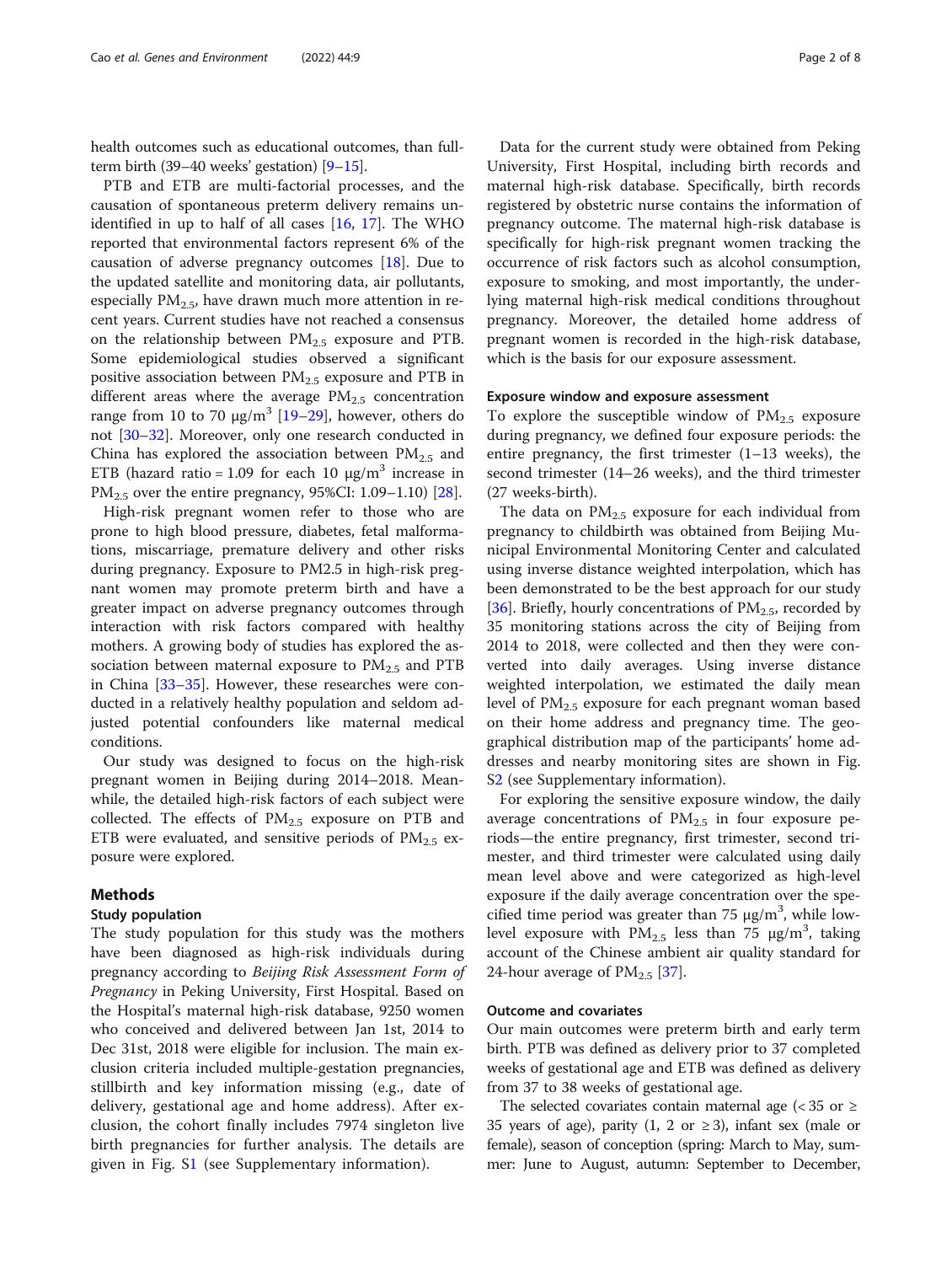winter: November to February), year of conception, pregnancy body mass index (BMI in  $\text{kg/m}^2$ , < 24 or  $\geq$  24), hazardous poison exposure (yes or no), mode of delivery( cesarean section or vaginal delivery) and the underlying maternal high-risk medical conditions: hyperglycemia (yes or no), hypertension (yes or no), scarred uterus (yes or no), uterine fibroids (yes or no), ovarian cyst (yes or no) and in vitro fertilization (yes or no). Hazardous poison exposure was defined as exposure to smoking, drinking, occupational poison/contraindication, or radiation during pregnancy.

### Statistical analysis

We used  $\chi^2$  test to compare the difference among pregnant outcomes. The associations between pregnant outcomes and  $PM_{2.5}$  exposure were estimated using logistic regression analysis, and the results were reported as ORs (odds ratio) with their 95%CIs (confidence interval). In the primary analysis, ORs for high-level  $PM_{2.5}$  exposure during the first, second and third trimester as well as over the entire pregnancy for each outcome (ETB and PTB) were estimated from separate models. In the secondary analysis,  $PM_{2.5}$  was modeled as a continuous variable, and the relationships between  $PM<sub>2.5</sub>$  exposure increased per 10  $\mu$ g/m<sup>3</sup> and the risk of each outcome were explored through stratified analyses in high-level exposure group and low-level exposure group respectively. The effects of maternal age, BMI, hazardous poison exposure, parity, infant sex, season of conception, the year of conception, mode of delivery and the underlying maternal high-risk medical factors were adjusted. In addition, the level of  $PM_{2.5}$  exposure (high-level or low-level) during earlier stages of pregnancy was also adjusted in the later stage of pregnancy models.

Sensitivity analyses were performed to examine the robustness of results. Specifically, we repeated the primary analysis at non-hyperglycemia and non-hypertension populations, and we also did stratified analyses by the mode of delivery. All analyses were performed using R version 3.6.0. Comparison with a two-sided probability value < 0.05 was considered statistically significant.

#### Results

A total of 7974 high-risk pregnant women with live singletons birth were included. The incidence rate of PTB was 8.18% (652/7974) and ETB was 33.94% (2706/7974). Women of advanced maternal age  $(≥ 35$  years of age) accounted for 49.02% of the study population. Half of the mothers (49.71%) reported this birth as their first child, and half of the mothers (50.69%) delivered by caesarean section. After preliminary statistical analysis, preterm birth rates and early term birth rates were higher among mothers older than 35 years old, delivered by caesarean section, as well as mothers diagnosed with hypertension or hyperglycemia (Table [1,](#page-3-0) Table [S1](#page-6-0) see Supplementary information). Table [1](#page-3-0) and [S1](#page-6-0) summarized the detailed characteristics of the study population.

The average level of  $PM_{2.5}$  during the first, second and third trimester and the entire pregnancy was 70.72 µg/ m<sup>3</sup>, 69.02  $\mu$ g/m<sup>3</sup>, 66.15  $\mu$ g/m<sup>3</sup> and 68.60  $\mu$ g/m<sup>3</sup>, respectively, their interquartile range was also showed in Table S[2](#page-6-0) (see Supplementary information). Table [2](#page-4-0) shows crude and adjusted odd ratios and 95% confidence intervals for PTB and ETB in participants exposed to highlevel  $PM_{2.5}$  during different periods of pregnancy. After adjustment for covariates, high-level  $PM_{2.5}$  exposure during the third trimester increased risk of preterm birth and early term birth, the adjusted ORs (95%CI) were 1.43 (95%CI: 1.05–1.93) and 1.29 (95%CI: 1.09–1.54), respectively.

Results for the associations of PTB and ETB with 10  $\mu$ g/m<sup>3</sup> increase in PM<sub>2.5</sub> exposure based on exposure level stratification are presented in Table [3](#page-4-0). Under high exposure condition ( $PM_{2.5} \ge 75$  µg/m<sup>3</sup>), we observed  $PM_{2.5}$  exposure in the third trimester was associated with an increased risk of PTB and ETB (for preterm birth, OR = 1.35, 95%CI: 1.16–1.58; and for early term birth, OR = 1.12, 95%CI: 1.02–1.22). Similarly, the effects of  $PM_{2,5}$  exposure on PTB and ETB were significant during the entire pregnancy (for preterm birth,  $OR =$ 6.12, 95%CI: 4.27–8.89; and for early term birth,  $OR =$ 1.96, 95%CI: 1.59–2.43) among high-level exposure group ( $PM_{2.5} \ge 75$  µg/m<sup>3</sup>). However, no significant associations between  $PM<sub>2.5</sub>$  exposure and PTB or ETB were observed at low exposure condition.

To evaluate the robustness of the results, we conducted sensitivity analyses, the results are shown in Fig. [1.](#page-5-0) For early term birth, the sensitivity analyses among subgroup of non-hypertension and nonhyperglycemia as well as among vaginal delivery individuals did not substantially change the results. However, in the subgroup analysis of cesarean section, compared with the results of the whole population, the effect of high-level  $PM_{2.5}$  during the third trimester was attenuated, and the difference was no statistically significant. The results of sensitivity analyses for PTB were similar to ETB.

#### **Discussion**

We evaluated the associations between exposure to  $PM_{2.5}$  and PTB as well as ETB in high-risk pregnant women. The result indicated that exposure to  $PM_{2.5}$  during the third trimester or throughout pregnancy was positively associated with PTB and ETB.

At stratified analysis, we found a close association between  $PM_{2.5}$  exposure during the entire pregnancy and PTB on the high exposure condition. It is consistent with recent research. Studies including meta-analysis,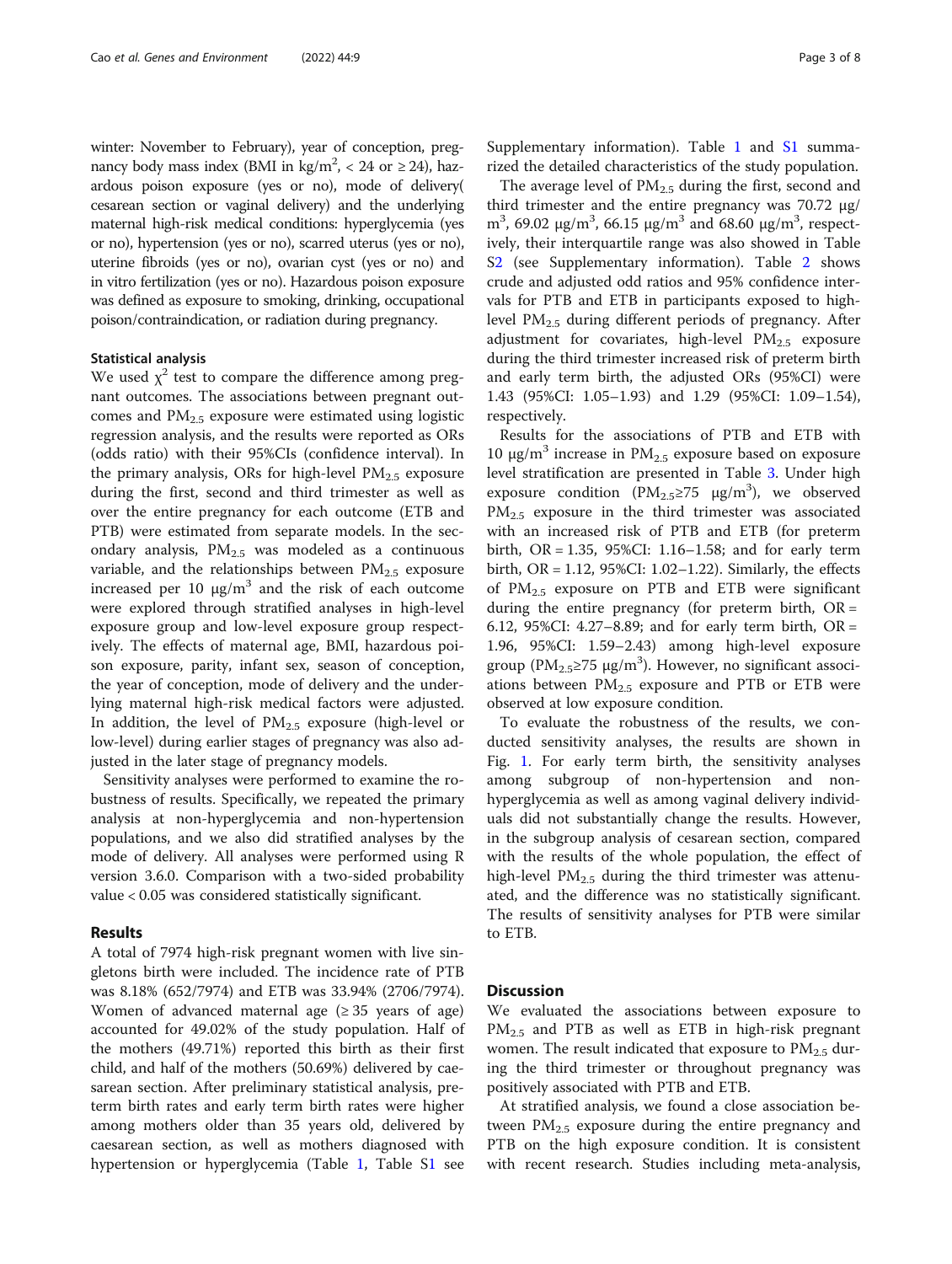| Characteristics                    | <b>Total</b> |       | Preterm birth    |       | Term birth     |       | $\pmb{P}$ |
|------------------------------------|--------------|-------|------------------|-------|----------------|-------|-----------|
|                                    | N=7974(100%) |       | $N = 652(8.18%)$ |       | N=7322(91.82%) |       |           |
|                                    | n            | (%)   | n                | (%)   | n              | (%)   |           |
| Maternal age $\geq$ 35(%)          | 3909         | 49.02 | 329              | 50.46 | 3580           | 48.89 | 0.47      |
| BMI≥24 (%)                         | 408          | 5.12  | 40               | 6.13  | 368            | 5.03  | 0.25      |
| Exposure to hazardous poison (%)   | 93           | 1.17  | $\overline{7}$   | 1.07  | 86             | 1.17  | 0.97      |
| Number of previous deliveries (%)  |              |       |                  |       |                |       | 0.01      |
| $\mathsf{O}\xspace$                | 3964         | 49.71 | 351              | 53.83 | 3613           | 49.34 |           |
| 1                                  | 3908         | 49.01 | 288              | 44.17 | 3620           | 49.44 |           |
| $\overline{2}$                     | 102          | 1.28  | 13               | 1.99  | 89             | 1.22  |           |
| Number of previous pregnancies (%) |              |       |                  |       |                |       | 0.13      |
| $\mathbb O$                        | 2351         | 29.48 | 197              | 30.21 | 2154           | 29.42 |           |
| $\mathbf{1}$                       | 2820         | 35.36 | 210              | 32.21 | 2610           | 35.65 |           |
| $\overline{2}$                     | 1637         | 20.53 | 132              | 20.25 | 1505           | 20.55 |           |
| $\geq$ 3                           | 1166         | 14.62 | 113              | 17.33 | 1053           | 14.38 |           |
| Baby's sex of male (%)             | 4107         | 51.50 | 348              | 53.37 | 3759           | 51.34 | 0.34      |
| In Vitro Fertilization (%)         | 763          | 9.57  | 72               | 11.04 | 691            | 9.44  | 0.21      |
| Delivery by cesarean section (%)   | 4042         | 50.69 | 418              | 64.11 | 3624           | 49.49 | < 0.001   |
| Hyperglycemia (%)                  | 189          | 2.37  | 23               | 3.53  | 166            | 2.27  | 0.06      |
| Hypertension (%)                   | 151          | 1.89  | 37               | 5.67  | 114            | 1.56  | < 0.001   |
| Scarred uterus (%)                 | 2223         | 27.88 | 190              | 29.14 | 2033           | 27.77 | 0.48      |
| Ovarian cyst (%)                   | 186          | 2.33  | 16               | 2.45  | 170            | 2.32  | 0.94      |
| Uterine fibroids (%)               | 976          | 12.24 | 83               | 12.73 | 893            | 12.20 | 0.74      |
| Season of conception (%)           |              |       |                  |       |                |       | 0.19      |
| Spring                             | 2042         | 25.61 | 185              | 28.37 | 1857           | 25.36 |           |
| Summer                             | 1873         | 23.49 | 135              | 20.71 | 1738           | 23.74 |           |
| Autumn                             | 1934         | 24.25 | 153              | 23.47 | 1781           | 24.32 |           |
| Winter                             | 2125         | 26.65 | 179              | 27.45 | 1946           | 26.58 |           |
| Year of conception (%)             |              |       |                  |       |                |       | < 0.001   |
| 2014                               | 22           | 0.28  | $\mathbf 0$      | 0.00  | 22             | 0.30  |           |
| 2015                               | 1557         | 19.53 | 110              | 16.87 | 1447           | 19.76 |           |
| 2016                               | 2723         | 34.15 | 225              | 34.51 | 2498           | 34.12 |           |
| 2017                               | 2932         | 36.77 | 228              | 34.97 | 2704           | 36.93 |           |
| 2018                               | 740          | 9.28  | 89               | 13.65 | 651            | 8.89  |           |

#### <span id="page-3-0"></span>Table 1 Characteristics of mothers of preterm and term infants

\*term birth: delivery ≥ 37 weeks of gestation

two national birth cohort studies and investigations of individual cities in China all drew similar conclusions, indicating an increased risk of PTB induced by  $PM_{2.5}$  exposure [\[20](#page-6-0), [27](#page-7-0), [28,](#page-7-0) [33,](#page-7-0) [38\]](#page-7-0).

As for the susceptible window of  $PM_{2.5}$  exposure during pregnancy, there is no consistent conclusions. In our study, we observed  $PM_{2.5}$  exposure in the third trimester was associated with an increased risk of PTB and ETB. A retrospective cohort study in China found that the correlation between  $PM_{2.5}$  exposure and increased risk of PTB was most pronounced in the third trimester  $(HR = 1.06, 95\% CI: 1.06 - 1.07$  for each 10  $\mu$ g/m<sup>3</sup> increase in PM<sub>2.5</sub>) [\[27](#page-7-0)]. Meanwhile, studies in Shanghai, China (OR = 1.06, 95%CI:1.01–1.12 for each 10  $\mu$ g/m<sup>3</sup> increase in  $PM_{2.5}$ ) [[33](#page-7-0)], as well as in Guangzhou, China [\[35](#page-7-0)] also found  $PM_{2.5}$  exposure in the third trimester was strongly responsible for the increased cases of PTB. However, two recent meta-analysis researches combining previous studies found no association of PTB with  $PM_{2.5}$  exposure during the third trimester, and the ORs(95%CI) were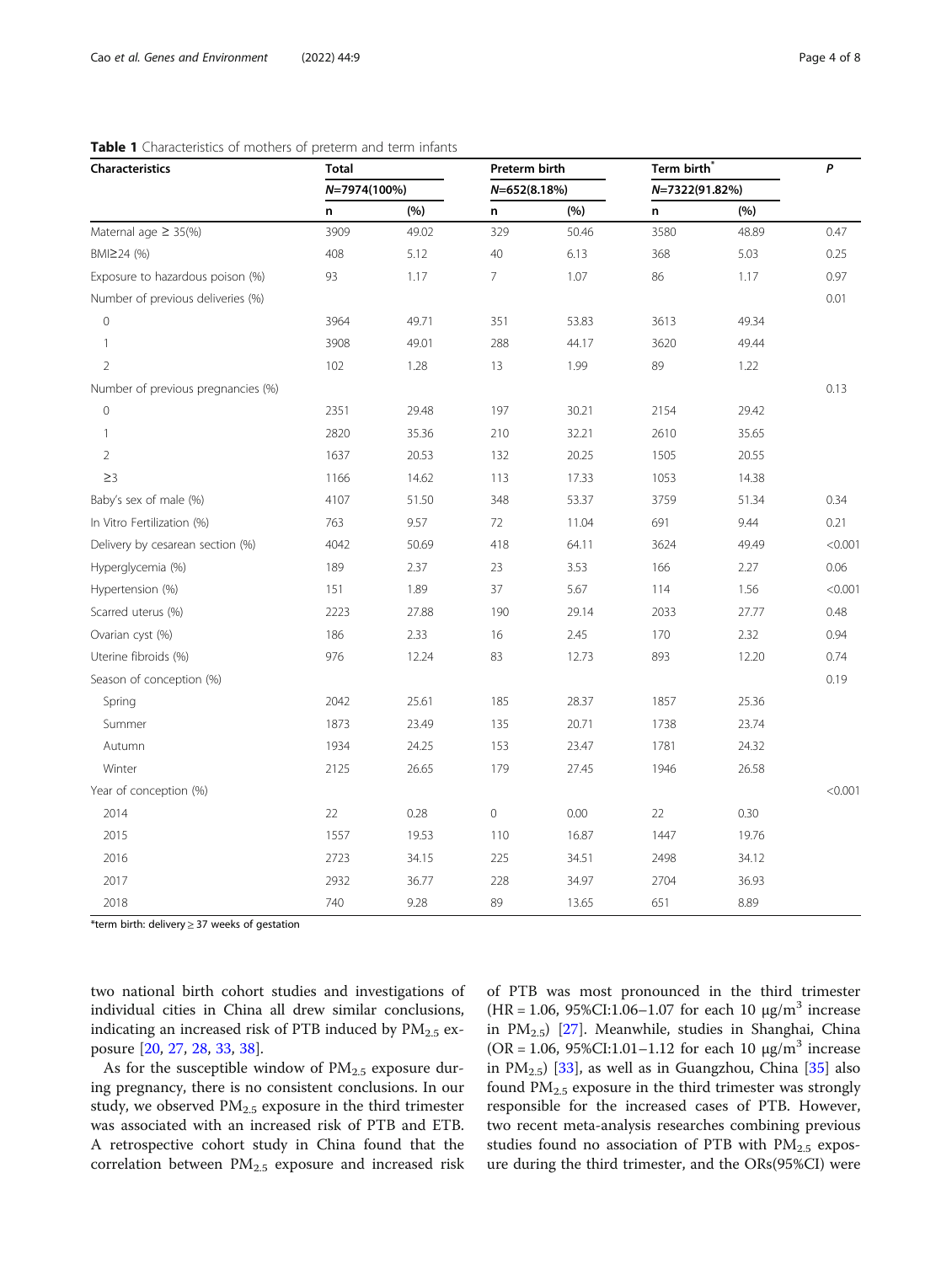<span id="page-4-0"></span>Table 2 Crude and adjusted odds ratios and their 95% CI for high-level PM<sub>2.5</sub> of preterm birth and early term birth

| Outcomes                    | <b>Trimester 1</b> |       | Trimester 2      |       | <b>Trimester 3</b> |         | <b>Entire pregnancy</b> |       |  |
|-----------------------------|--------------------|-------|------------------|-------|--------------------|---------|-------------------------|-------|--|
|                             | OR (95% CI)        | P     | OR (95% CI)      | P     | OR (95% CI)        | P       | OR (95% CI)             | P     |  |
| Crude model                 |                    |       |                  |       |                    |         |                         |       |  |
| Full-term birth             | 1.00               |       | 1.00             |       | 1.00               |         | 1.00                    |       |  |
| Preterm birth               | 0.96(0.79, 1.15)   | 0.654 | 0.90(0.74,1.10)  | 0.324 | 1.29(1.04,1.59)    | 0.021   | 0.84(0.71, 1.00)        | 0.054 |  |
| Early term birth            | 0.83(0.75, 0.93)   | 0.002 | 1.06(0.94.1.18)  | 0.331 | 1.39(1.23,1.58)    | < 0.001 | 1.03(0.93,1.13)         | 0.611 |  |
| Adjusted model <sup>2</sup> |                    |       |                  |       |                    |         |                         |       |  |
| Full-term birth             | 1.00               |       | 1.00             |       | 1.00               |         | 1.00                    |       |  |
| Preterm birth               | 1.12(0.86, 1.47)   | 0.396 | 1.00(0.76, 1.32) | 0.984 | 1.43(1.05, 1.93)   | 0.021   | 0.68(0.50.0.94)         | 0.019 |  |
| Early term birth            | 0.90(0.77, 1.06)   | 0.204 | 0.99(0.84.1.17)  | 0.923 | 1.29(1.09,1.54)    | 0.004   | 0.87(0.72.1.05)         | 0.156 |  |

High-level PM<sub>2.5</sub>: average concentration over the specified time period  $\geq$  75 µg/m<sup>3</sup>

1: Logistic regression model, adjusted for maternal age and BMI

2: Logistic regression model, adjusted for maternal age, BMI, exposure to hazardous poison, number of previous deliveries, the season of conception, the year of conception, sex of the baby, mode of delivery, hyperglycemia, hypertension, scarred uterus, uterine fibroids, ovarian cyst, in vitro fertilization and the PM<sub>2.5</sub> exposure level during earlier stages of pregnancy

 $1.02(0.99 \sim 1.04)$  and  $1.08(0.99 \sim 1.17)$ , respectively [[20](#page-6-0), [38\]](#page-7-0). Regarding early term birth, only one study in China has investigated the associations between  $PM_{2.5}$  and ETB, reporting a significant association between  $PM_{2.5}$ and ETB at specific times in three trimesters and throughout pregnancy [[28\]](#page-7-0).

Compared with previous studies, this study shows stronger detrimental associations between  $PM_{2.5}$  exposure with PTB and ETB. The exposure level, study design, and sample population may potentially contribute to the difference. Firstly, the population in this study was exposed to a much higher level of  $PM_{2.5}$  than studies conducted in other regions (e.g., Europe and USA) [[31,](#page-7-0) [32](#page-7-0), [39\]](#page-7-0). Secondly, we used term delivery (delivery from 39 to 40 weeks) as a control group in contrast to previous studies that used term delivery  $(≥ 37$  full weeks) as a control. This study, and related studies have shown that  $PM_{2.5}$  can induce an elevated risk of ETB [\[28\]](#page-7-0). Therefore, changes in the selected control group may have resulted in higher outcomes compared to existing studies based on the full-term birth control group. Furthermore, we focused on the high-risk pregnant women. Blencowe, et al. [\[4](#page-6-0)] has reported diseases, such as diabetes, hypertension, are risk factors for PTB. Moreover, relative to the healthy pregnant population, women with prepregnancy diabetes, asthma or preeclampsia were more sensitive to  $PM_{2.5}$  [[26](#page-7-0)]. As for the other individual risk factors like age and parity, the proportions of pregnant women in our study who were over 35 years old and had previous pregnancies were up to 49.02% and 70.52% respectively, which are much higher than those in prior studies [[27](#page-7-0), [40\]](#page-7-0). Finally, variations in the source and composition of  $PM_{2.5}$  may also be one of the reasons for the different results, as it has been reported that several sources of  $PM_{2.5}$  and specific  $PM_{2.5}$  components are associated with adverse pregnancy outcomes [\[41](#page-7-0)–[44\]](#page-7-0).

Some merits of this study. Firstly, we collected the maternal high-risk medical conditions during pregnancy of each individual, and adjusted these potential confounders in our statistical analysis, given their documented associ-ation with PTB [\[45\]](#page-7-0). Secondly,  $PM_{2.5}$  exposure in this study was predicated using inverse distance weight based on ground-monitoring data. In our previous methodological studies, this interpolation method showed higher prediction

**Table 3** Adjusted odds ratios and 95%CIs of preterm birth and early term birth for each 10  $\mu$ g/m<sup>3</sup> increment in PM<sub>2.5</sub> exposure during trimesters and the entire pregnancy

|                  | High-level $PM_{2.5}$ |                      |         | Low-level PM <sub>25</sub> |         |                 |                      |          |                             |  |
|------------------|-----------------------|----------------------|---------|----------------------------|---------|-----------------|----------------------|----------|-----------------------------|--|
|                  | Full term birth       | <b>Preterm birth</b> |         | Early term birth           |         | Full term birth | <b>Preterm birth</b> |          | Early term birth            |  |
|                  |                       | OR (95% CI)          | P       | OR (95% CI) P              |         |                 | OR (95% CI)          | <b>P</b> | OR (95% CI) P               |  |
| Trimester 1      | 1.00                  | 0.91(0.80, 1.04)     | 0.161   | 0.97(0.89.1.05)            | 0.444   | 1.00            | 0.95(0.82.1.10)      | 0.503    | 0.95(0.87,1.03) 0.210       |  |
| Trimester 2      | 1.00                  | 0.89(0.77.1.03)      | 0.122   | 0.99(0.90.1.07)            | 0.741   | 1.00            | 0.86(0.74.1.01)      | 0.071    | 1.02(0.93,1.12) 0.705       |  |
| Trimester 3      | 1.00                  | 1.35(1.16.1.58)      | < 0.001 | 1.12(1.02.1.22)            | 0.021   | 1.00            | 0.93(0.81, 1.06)     |          | 0.249 0.97(0.89,1.05) 0.431 |  |
| Entire pregnancy | 1.00                  | 6.12(4.27.8.89)      | < 0.001 | 1.96(1.59,2.43)            | < 0.001 | 1.00            | 1.01(0.79.1.30)      | 0.917    | $0.99(0.85, 1.14)$ 0.850    |  |

High-level PM<sub>2.5</sub>: average concentration over the specified time period  $\geq$  75 µg/m<sup>3</sup>

Low-level PM<sub>2.5</sub>: average concentration over the specified time period < 75  $\mu$ g/m<sup>3</sup>

Logistic regression model, adjusted for maternal age, BMI, exposure to hazardous poison, number of previous deliveries, the season of conception, the year of conception, sex of the baby, mode of delivery, hyperglycemia, hypertension, scarred uterus, uterine fibroids, ovarian cyst, in vitro fertilization and the PM<sub>2.5</sub> exposure level during earlier stages of pregnancy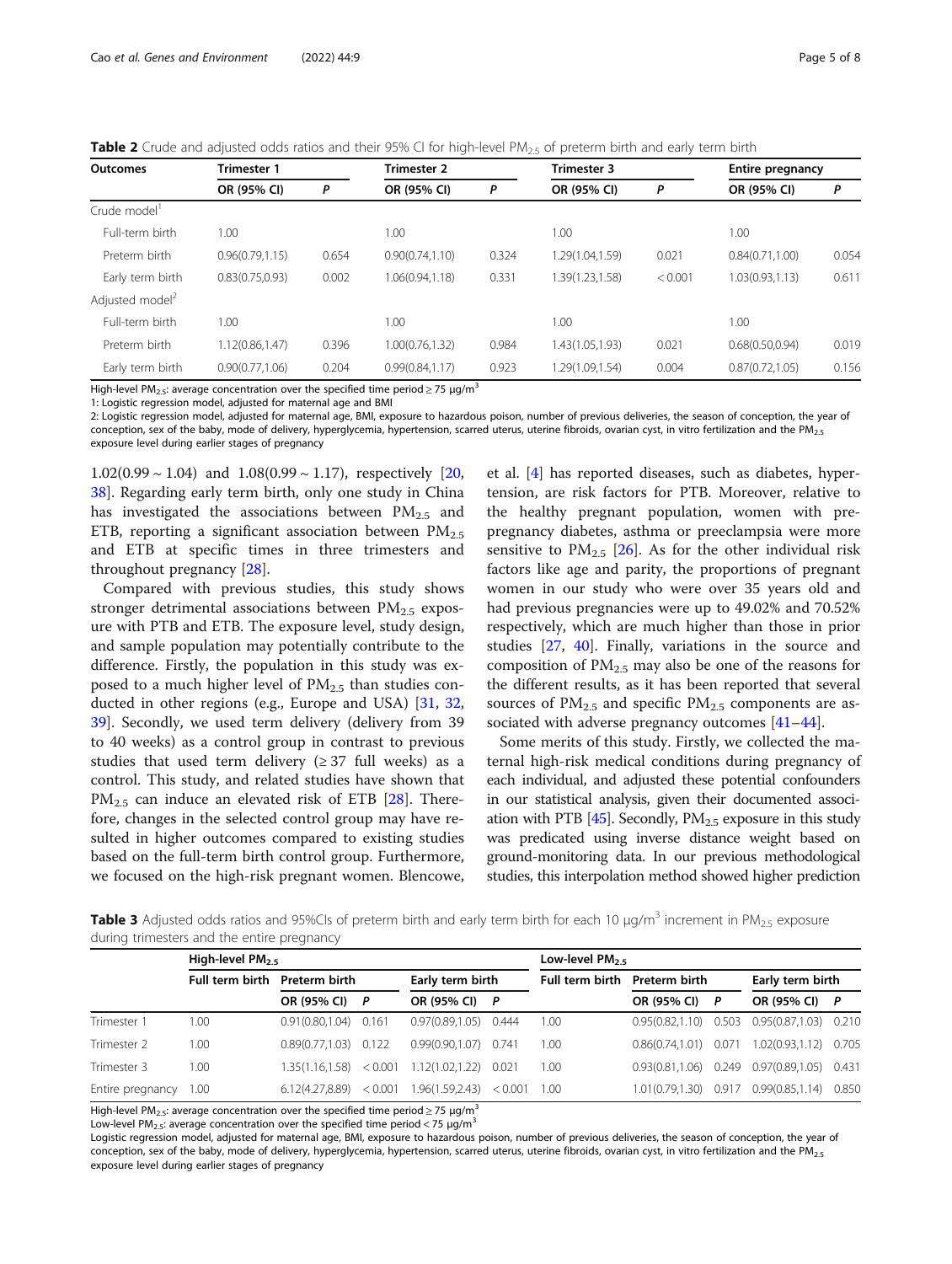<span id="page-5-0"></span>

accuracy with a root mean squared error of 17.97  $\mu$ g/m<sup>3</sup> [[36](#page-7-0)], which may be mainly due to the high density of monitoring stations. Finally, we try to explore the association between  $PM_{2.5}$  and ETB. As far as we know, there have been growing studies focused on the association between air pollution and PTB. However, a few researches reported the impacts of air pollution on ETB. Previous research in obstetrics and gynecology indicated those neonatal outcomes varied depending on the timing of delivery within the period for 3 weeks before until 2 weeks after the estimated date of delivery [[9](#page-6-0), [46](#page-7-0)]. Base on the available evidence, we selected the subgroup of full-term birth (39–40 weeks of gestation) as our control group and identified the harmful effect of maternal  $PM_{2.5}$  exposure on ETB. The result would extend our understanding of the impact of  $PM<sub>2.5</sub>$  exposure on pregnant outcome.

Our research also has limitations. Firstly, quantification of an individual's exposure is imprecise since personal sampling equipment is not practical for population cohort studies. Secondly, other air pollutants and their ambient concentrations are not considered. Synergistic effects between  $PM<sub>2.5</sub>$  and other air pollution have been reported in PTB [[47](#page-7-0)]. Finally, despite the statistical adjustment for medical conditions, the other personal factors like education level, household income, mental state, and work pressure are not considered due to unavailability of this information. A previous study reported that adverse health effects due to mental health may be amplified during pregnancy, and increased the risk of adverse pregnancy outcomes such as preterm birth [\[48](#page-7-0)].

#### Conclusions

Taken together, the results of this study suggest that exposure to high-level  $PM_{2.5}$  during the third trimester of pregnancy can increase the risk of preterm birth and early term birth in high-risk pregnant women. The findings from our study indicate that the third trimester of pregnancy might be the sensitive exposure window. Further, research with a larger sample size in the high-risk pregnant population is needed to determine the modified effect of high-risk factors in developing appropriate health care.

#### Abbreviations

PTB: Preterm birth; ETB: Early term birth; PM<sub>2.5</sub>: Fine particulate matter; OR: Odds ratio; CI: Confidence interval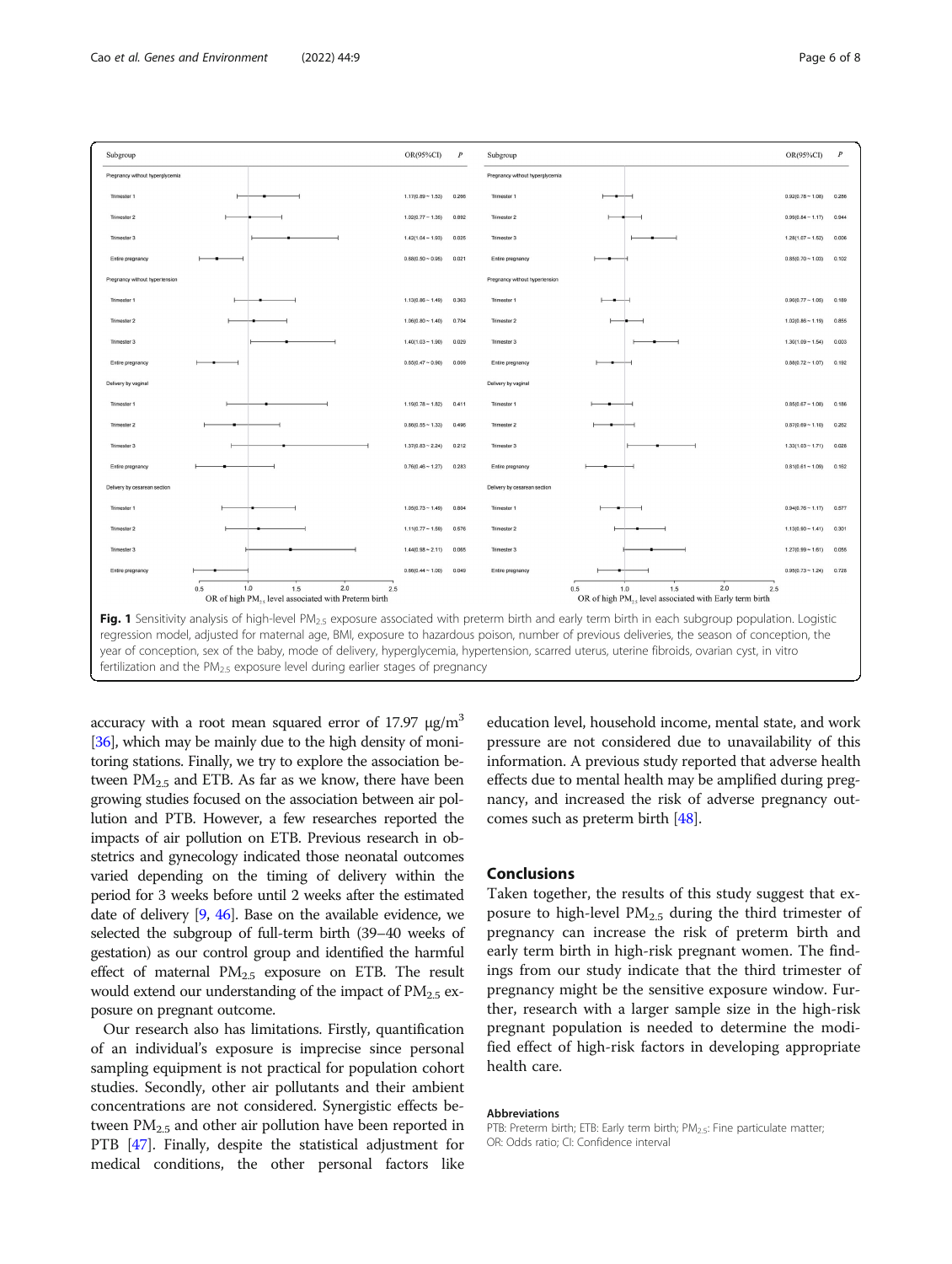#### <span id="page-6-0"></span>Supplementary information

The online version contains supplementary material available at [https://doi.](https://doi.org/10.1186/s41021-022-00239-0) [org/10.1186/s41021-022-00239-0.](https://doi.org/10.1186/s41021-022-00239-0)

#### Acknowledgements

We would like to thank the staffs from Peking University, First Hospital, and all the partners who help us in the process of this study.

#### Authors' contributions

Kaixin Cao, and Hongyan Jin contribute equally and are considered co-first authors; Xuetao Wei is the corresponding author, have full access to all of the study data, and is responsenble for the accuracy of the data analysis. Study concept and design: Kaixin Cao, Hongyan Jin, Xuetao Wei. Acquisition, analysis, or interpretation of data: Kaixin Cao, Hongyan Jin, Haoxin Li, Xuetao Wei. Drafting of the manuscript: Kaixin Cao, Hongyan Jin, Xiaoyun Wang. Critical revision of the manuscript for important intellectual content: Kaixin Cao, Hongyan Jin, Haoxin Li, Mengmeng Tang, Jianhong Ge, Zekang Li, Xiaoyun Wang, Xuetao Wei. Administrative, technical, or material support: Kaixin Cao, Hongyan Jin, Haoxin Li, Mengmeng Tang, Jianhong Ge, Zekang Li, Xiaoyun Wang, Xuetao Wei. Study supervision: Xuetao Wei. Corresponding author: correspondence to Xuetao Wei. The author(s) read and approved the final manuscript.

#### Funding

This work was supported by National Key Research & Development Program (2016YFC1000201).

# Availability of data and materials

Not applicable

#### **Declarations**

Ethics approval and consent to participate Not applicable.

#### Consent for publication

Not applicable.

#### Competing interests

The authors declared they had no competing interests.

#### Author details

<sup>1</sup>School of Public Health, Peking University, 100191 Beijing, China. <sup>2</sup>Beijing Key Laboratory of Toxicological Research and Risk Assessment for Food Safety, Peking University, 100191 Beijing, China. <sup>3</sup>Peking University First Hospital, 100191 Beijing, China.

#### Received: 15 November 2021 Accepted: 23 February 2022 Published online: 15 March 2022

#### References

- Platt MJ. Outcomes in preterm infants. Public Health. 2014;128(5):399-403. [https://doi.org/10.1016/j.puhe.2014.03.010.](https://doi.org/10.1016/j.puhe.2014.03.010)
- 2. Vogel JP, Oladapo OT, Manu A, Gülmezoglu AM, Bahl R. New WHO recommendations to improve the outcomes of preterm birth. Lancet Glob Health. 2015;3(10):e589-90. [https://doi.org/10.1016/S2214-109X\(15\)00183-7.](https://doi.org/10.1016/S2214-109X(15)00183-7)
- 3. WHO. recommended definitions, terminology and format for statistical tables related to the perinatal period and use of a new certificate for cause of perinatal deaths. Acta Obstet Gynecol Scand. 1977;56(3):247–53. [https://doi.org/10.3109/00016347709162009.](https://doi.org/10.3109/00016347709162009)
- 4. Blencowe H, Cousens S, Chou D, Oestergaard M, Say L, Moller AB, et al. Born too soon: the global epidemiology of 15 million preterm births. Reprod Health. 2013;10(Suppl 1):2. [https://doi.org/10.1186/1742-4755-10-S1-S2.](https://doi.org/10.1186/1742-4755-10-S1-S2)
- Glass HC, Costarino AT, Stayer SA, Brett CM, Cladis F, Davis PJ. Outcomes for extremely premature infants. Anesth Analg. 2015;120(6):1337–51. [https://doi.](https://doi.org/10.1213/ANE.0000000000000705) [org/10.1213/ANE.0000000000000705.](https://doi.org/10.1213/ANE.0000000000000705)
- Liu L, Oza S, Hogan D, Chu Y, Perin J, Zhu J, et al. Global, regional, and national causes of under-5 mortality in 2000-15: an updated systematic
- 7. Glover AV, Manuck TA. Screening for spontaneous preterm birth and resultant therapies to reduce neonatal morbidity and mortality: A review. Semin Fetal Neonatal Med. 2018;23(2):126–32. [https://doi.org/10.1016/j.siny.2](https://doi.org/10.1016/j.siny.2017.11.007) [017.11.007](https://doi.org/10.1016/j.siny.2017.11.007).
- 8. GBD 2016 DALYs and. Collaborators HALE. Global, regional, and national disability-adjusted life-years (DALYs) for 333 diseases and injuries and healthy life expectancy (HALE) for 195 countries and territories, 1990– 2016: a systematic analysis for the Global Burden of Disease Study 2016. Lancet. 2017;390(10100):1260–344. [https://doi.org/10.1016/S0140-](https://doi.org/10.1016/S0140-6736(17)32130-X) [6736\(17\)32130-X](https://doi.org/10.1016/S0140-6736(17)32130-X).
- 9. ACOG Committee Opinion No 579. Definition of term pregnancy. Obstet Gynecol. 2013;122(5):1139–40. [https://doi.org/10.1097/01.AOG.0000437385.](https://doi.org/10.1097/01.AOG.0000437385.88715.4a) [88715.4a.](https://doi.org/10.1097/01.AOG.0000437385.88715.4a)
- 10. Boyle EM, Poulsen G, Field DJ, Kurinczuk JJ, Wolke D, Alfirevic Z, et al. Effects of gestational age at birth on health outcomes at 3 and 5 years of age: population based cohort study. BMJ. 2012;344:e896. [https://doi.org/10.1136/](https://doi.org/10.1136/bmj.e896) [bmj.e896.](https://doi.org/10.1136/bmj.e896)
- 11. Fan HSL, Wong JYH, Fong DYT, Lok KYW, Tarrant M. Breastfeeding outcomes among early-term and full-term infants. Midwifery. 2019;71:71–6. <https://doi.org/10.1016/j.midw.2019.01.005>.
- 12. Korhonen P, Haataja P, Ojala R, Hirvonen M, Korppi M, Paassilta M, et al. Asthma and atopic dermatitis after early-, late-, and post-term birth. Pediatr Pulmonol. 2018;53(3):269–77. [https://doi.org/10.1002/ppul.23942.](https://doi.org/10.1002/ppul.23942)
- 13. Lindström K, Lindblad F, Hjern A. Psychiatric morbidity in adolescents and young adults born preterm: a Swedish national cohort study. Pediatrics. 2009;123(1):e47–53. [https://doi.org/10.1542/peds.2008-1654.](https://doi.org/10.1542/peds.2008-1654)
- 14. MacKay DF, Smith GCS, Dobbie R, Pell JP. Gestational age at delivery and special educational need: retrospective cohort study of 407,503 schoolchildren. PLoS Med. 2010;7(6):e1000289. [https://doi.org/10.1371/](https://doi.org/10.1371/journal.pmed.1000289) [journal.pmed.1000289](https://doi.org/10.1371/journal.pmed.1000289)
- 15. Edwards MO, Kotecha SJ, Lowe J, Richards L, Watkins WJ, Kotecha S. Earlyterm birth is a risk factor for wheezing in childhood: A cross-sectional population study. J Allergy Clin Immunol. 2015;136(3):581–7.e2. [https://doi.](https://doi.org/10.1016/j.jaci.2015.05.005) [org/10.1016/j.jaci.2015.05.005](https://doi.org/10.1016/j.jaci.2015.05.005).
- 16. Menon R. Spontaneous preterm birth, a clinical dilemma: etiologic, pathophysiologic and genetic heterogeneities and racial disparity. Acta Obstet Gynecol Scand. 2008;87(6):590–600. [https://doi.org/10.1080/0001634](https://doi.org/10.1080/00016340802005126) [0802005126.](https://doi.org/10.1080/00016340802005126)
- 17. Romero R, Dey SK, Fisher SJ. Preterm labor: one syndrome, many causes. Science. 2014;345(6198):760–5. <https://doi.org/10.1126/science.1251816>.
- 18. World Health Organization. Preventing disease through healthy environments: a global assessment of the burden of disease from environmental risks. 2016. [https://www.who.int/news/item/14-03-2016](https://www.who.int/news/item/14-03-2016-preventing-disease-through-healthy-environments-a-global-assessment-of-the-burden-of-disease-from-environmental-risks) [preventing-disease-through-healthy-environments-a-global-assessment-of](https://www.who.int/news/item/14-03-2016-preventing-disease-through-healthy-environments-a-global-assessment-of-the-burden-of-disease-from-environmental-risks)[the-burden-of-disease-from-environmental-risks.](https://www.who.int/news/item/14-03-2016-preventing-disease-through-healthy-environments-a-global-assessment-of-the-burden-of-disease-from-environmental-risks)
- 19. Klepac P, Locatelli I, Korošec S, Künzli N, Kukec A. Ambient air pollution and pregnancy outcomes: A comprehensive review and identification of environmental public health challenges. Environ Res. 2018;167:144–59. <https://doi.org/10.1016/j.envres.2018.07.008>.
- 20. Sun X, Luo X, Zhao C, Chung Ng RW, Lim CE, Zhang B, et al. The association between fine particulate matter exposure during pregnancy and preterm birth: a meta-analysis. BMC Pregnancy Childbirth. 2015;15:300. [https://doi.](https://doi.org/10.1186/s12884-015-0738-2) [org/10.1186/s12884-015-0738-2](https://doi.org/10.1186/s12884-015-0738-2).
- 21. Zhu X, Liu Y, Chen Y, Yao C, Che Z, Cao J. Maternal exposure to fine particulate matter ( $PM_{2.5}$ ) and pregnancy outcomes: a meta-analysis. Environ Sci Pollut Res Int. 2015;22(5):3383–96. <https://doi.org/10.1007/s11356-014-3458-7>.
- 22. Fleischer NL, Merialdi M, van Donkelaar A, Vadillo-Ortega F, Martin RV, Betran AP, et al. Outdoor air pollution, preterm birth, and low birth weight: analysis of the world health organization global survey on maternal and perinatal health. Environ Health Perspect. 2014;122(4):425–30. [https://doi.](https://doi.org/10.1289/ehp.1306837) [org/10.1289/ehp.1306837](https://doi.org/10.1289/ehp.1306837).
- 23. Chen G, Guo Y, Abramson MJ, Williams G, Li S. Exposure to low concentrations of air pollutants and adverse birth outcomes in Brisbane, Australia, 2003–2013. Sci Total Environ. 2018;622–623:721–6. [https://doi.](https://doi.org/10.1016/j.scitotenv.2017.12.050) [org/10.1016/j.scitotenv.2017.12.050.](https://doi.org/10.1016/j.scitotenv.2017.12.050)
- 24. Kloog I, Melly SJ, Ridgway WL, Coull BA, Schwartz J. Using new satellite based exposure methods to study the association between pregnancy PM2.5 exposure, premature birth and birth weight in Massachusetts. Environ Health. 2012;11:40. <https://doi.org/10.1186/1476-069X-11-40>.